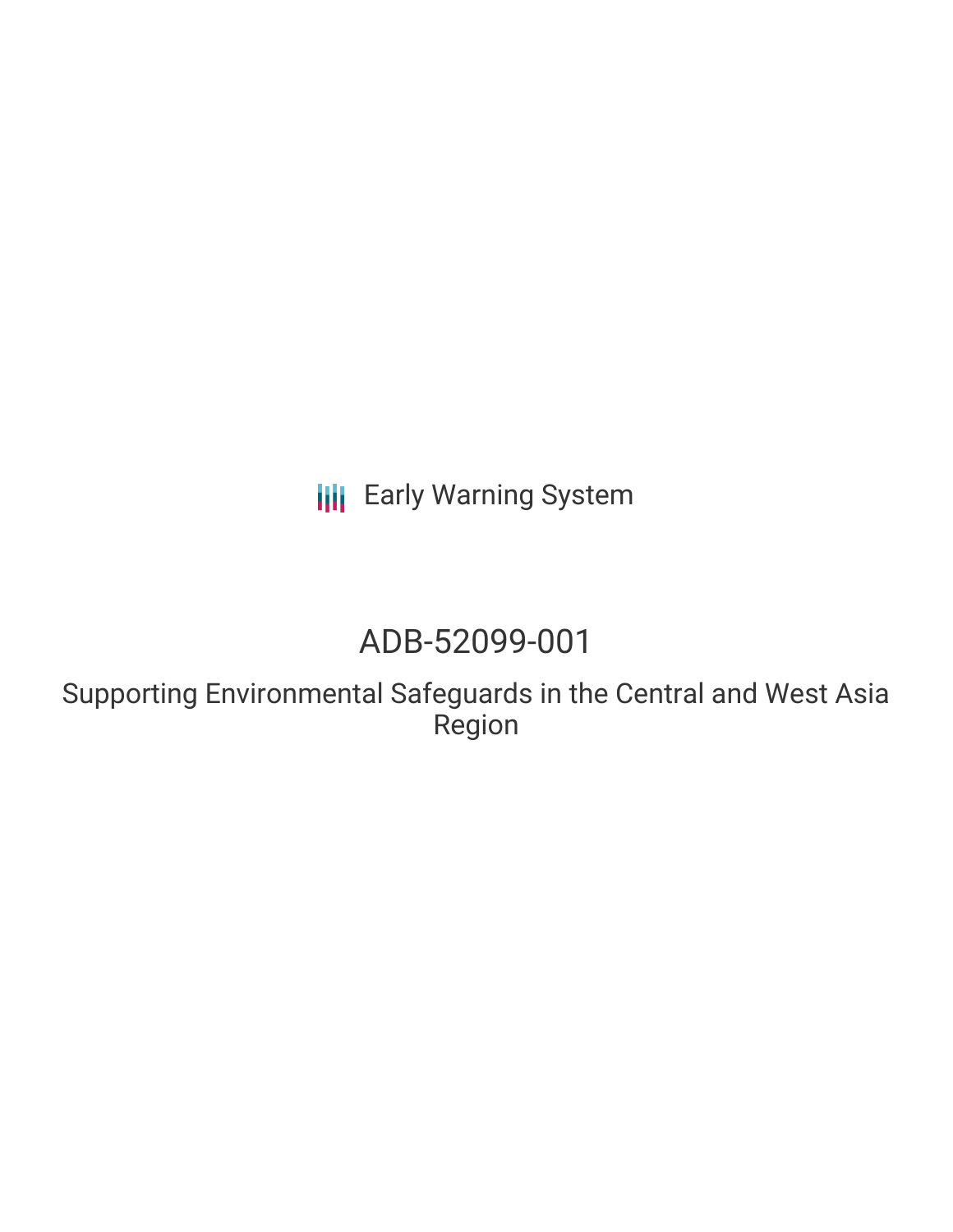

### Early Warning System Supporting Environmental Safeguards in the Central and West Asia Region

#### **Quick Facts**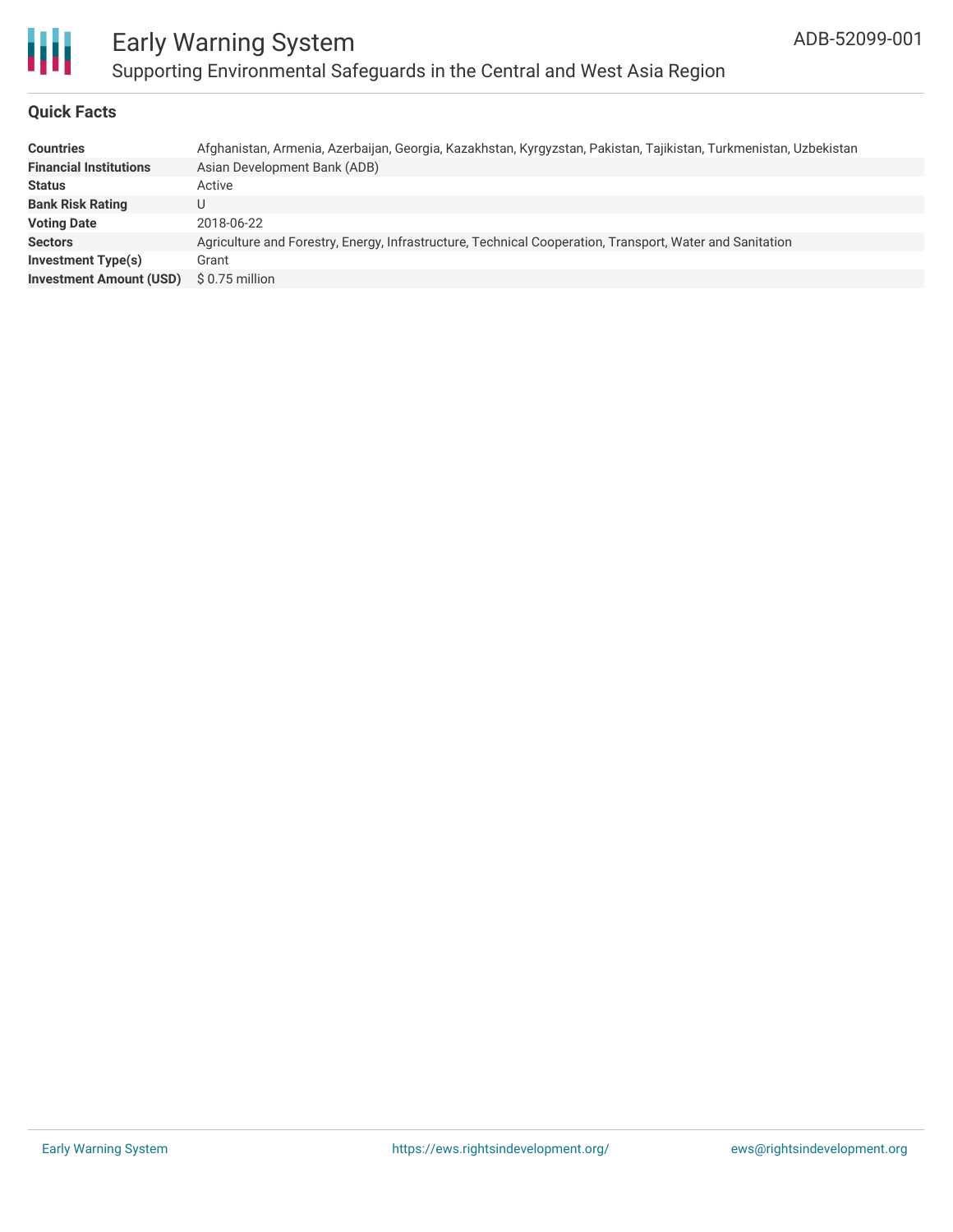

#### **Project Description**

This project provides technical assistance to improve the environmental safeguards performance of infrastructure development projects in Central and West Asia. According to Bank documents, components include:

- Engaging international and national consultants to strengthen the processing and implementation of projects with respect to safeguards compliance
- Using and building on the knowledge products and relationships developed to further promote country ownership of efficient safeguards process in ADB-financed projects
- Identifying gaps between local practice and ADB policy and developing a strategy to effectively bridge these gaps on a project-by-project basis
- Providing specialist technical input from international consultants during project preparation where gaps have been identified, or there is potential non-compliance
- Providing capacity building to increase the understanding of environmental and social safeguards within the governments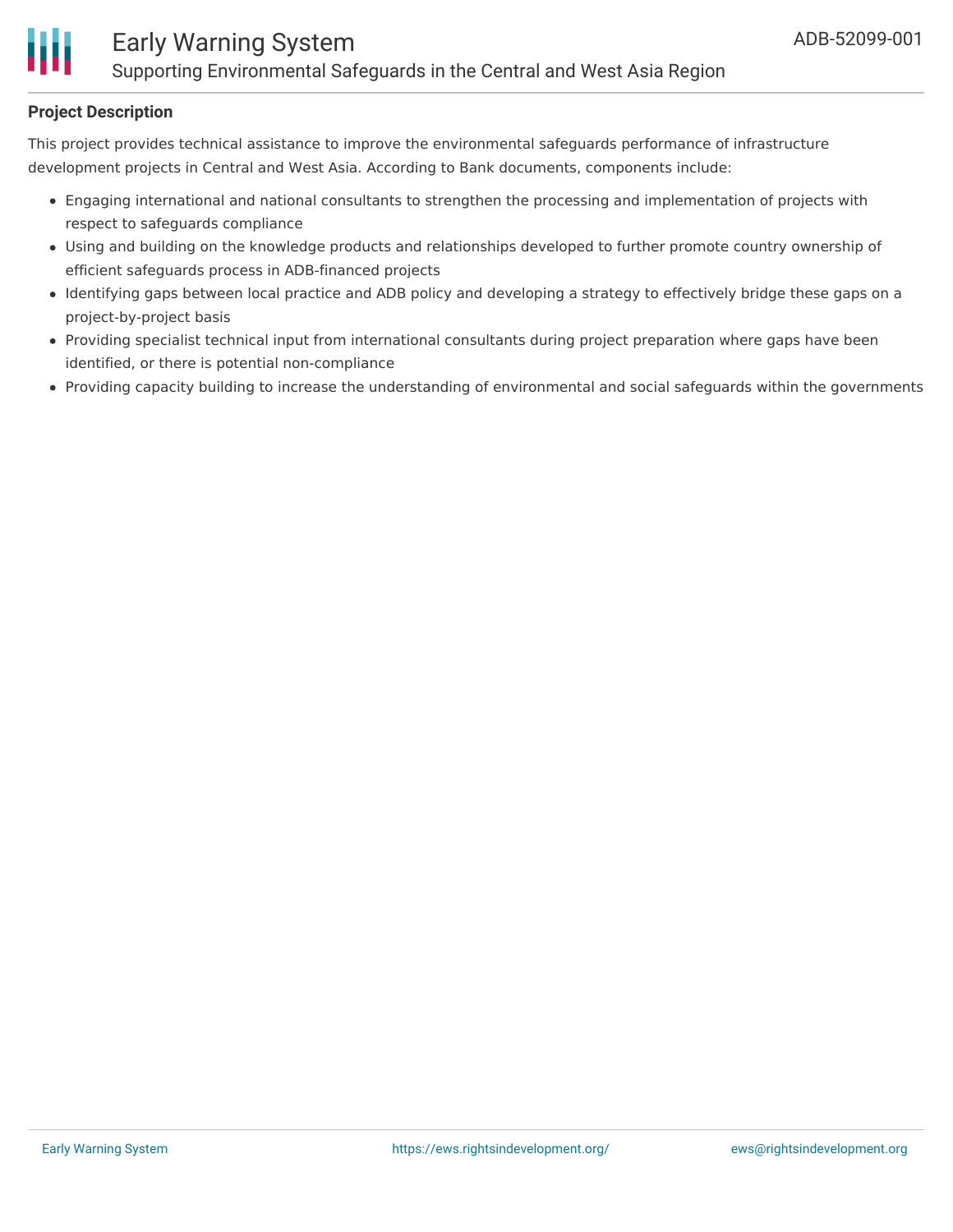

### Early Warning System Supporting Environmental Safeguards in the Central and West Asia Region

#### **Investment Description**

Asian Development Bank (ADB)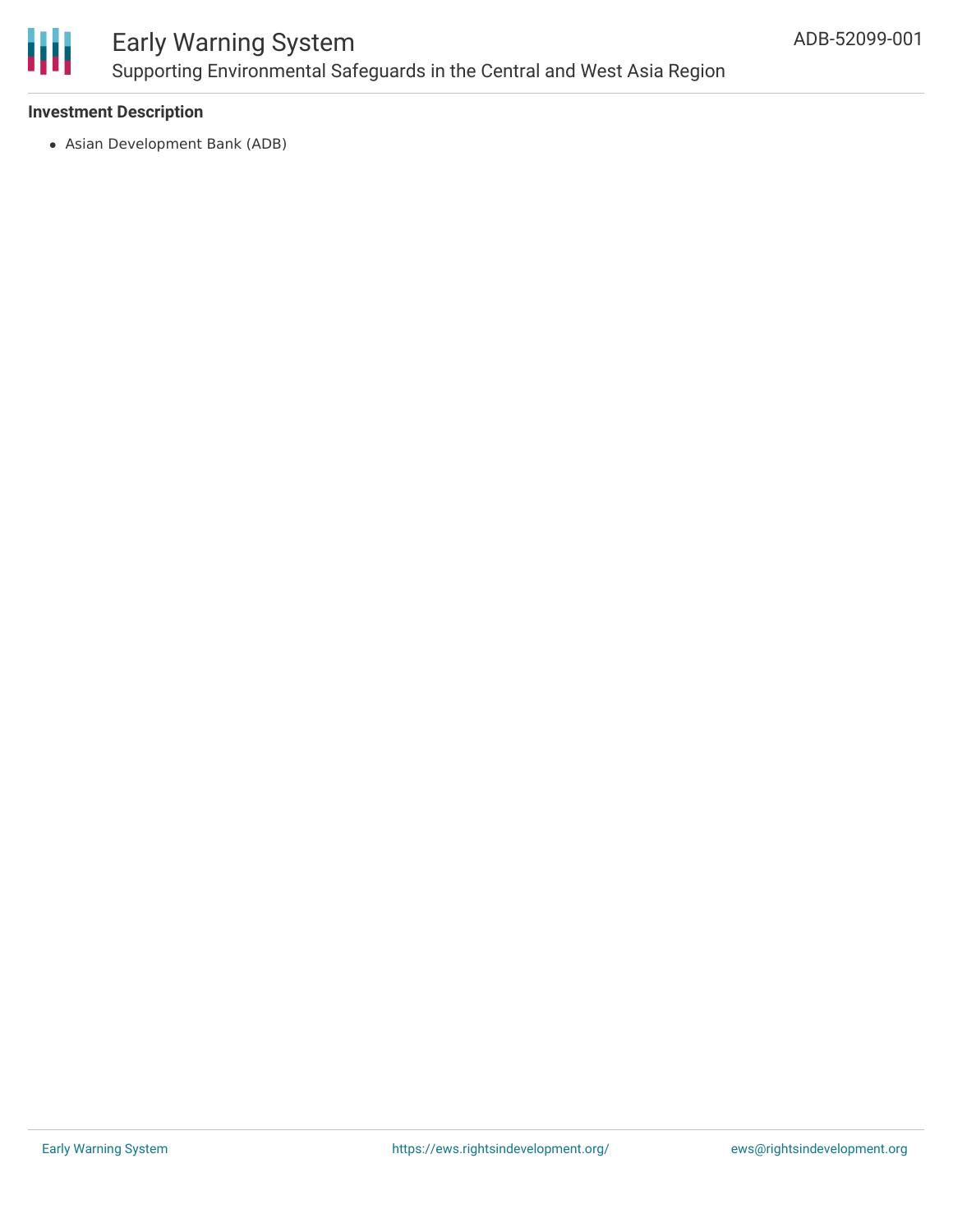

#### **Contact Information**

No contact information available at time of writing.

#### **ACCOUNTABILITY MECHANISM OF ADB**

The Accountability Mechanism is an independent complaint mechanism and fact-finding body for people who believe they are likely to be, or have been, adversely affected by an Asian Development Bank-financed project. If you submit a complaint to the Accountability Mechanism, they may investigate to assess whether the Asian Development Bank is following its own policies and procedures for preventing harm to people or the environment. You can learn more about the Accountability Mechanism and how to file a complaint at: http://www.adb.org/site/accountability-mechanism/main